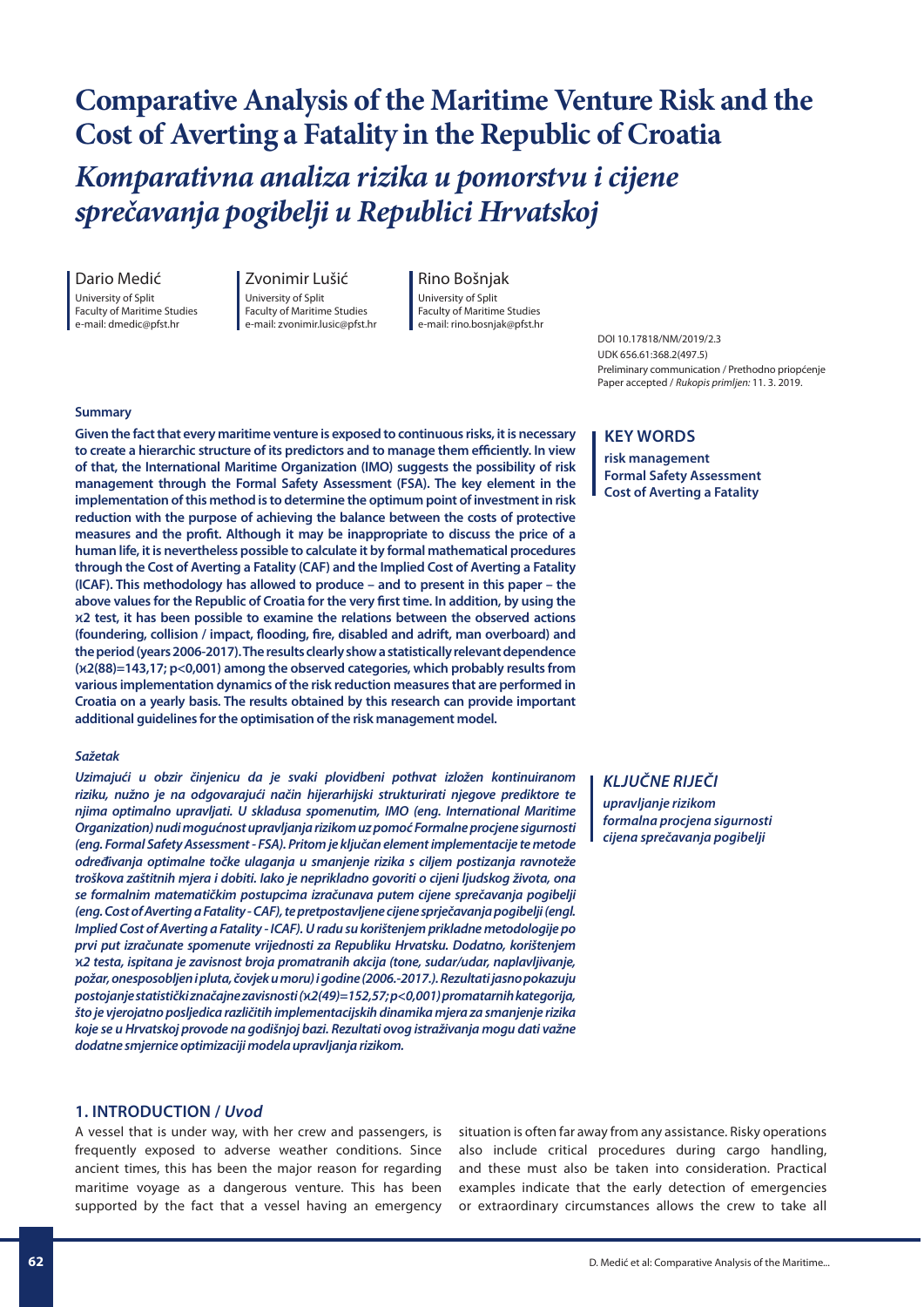available measures on time, in order to reduce the risk and avoid an accident.[8] However, although on-board crews are trained and ready to respond efficiently and on time, the reallife cases prove that human error is still the most common cause of sea accidents.[4][5][6] According to the International Maritime Organization (IMO), the risk is defined as the probability that an undesired event will take place, followed by a series of the resulting consequences occurring in real time. [8] The consequences include threats to human life and health, and damage to property and environment. It is necessary to manage the risk efficiently in order to minimise it. This is the very reason for implementing the Formal Safety Assessment (FSA) as a risk management method recommended by IMO. The FSA methodology offers the acceptable risk measures for the loss of human life on board, as well as the ways of calculating its value. This will be further discussed in the paper, with a particular reference to the Republic of Croatia.[12]

## **2. ANALYSIS OF THE PROCESS OF RISK MANAGEMENT /** *Analiza procesa upravljanja rizikom*

The Formal Safety Assessment (FSA) is a risk management method recommended by the International Maritime Organization (IMO). Initially it had been proposed by the UK's Marine Coastguard Agency (MCA), relying on the already accepted system of risk analysis applied in the offshore industry.[9] FSA is a process aimed at increasing safety at sea through preserving human life and natural environment. It allows a continuous analysis of the benefits and assessment of costs of risk reduction measures. It consists of five essential stages:[18]

- 1. Identification of hazard,
- 2. Analysis of risk,
- 3. Risk control measures,
- 4. Assessment of cost benefit, and
- 5. Conclusions and recommendations (Figure 1).

The first step comprises the analytical and creative techniques for hazard identification and monitoring. By using analytical elements, previous experience and background data (lists of hazards, analytic data, dangerous substances, etc.) are taken into consideration. The use of creative elements ensures that the process is proactive and not limited only to the hazards that have occurred so far. It consists of structured group reviews of experts from relevant areas, who try to identify the causes and consequences of maritime hazards and accidents. The hazards are then arranged by priorities in order to discard the scenarios that are deemed to be less relevant. Therefore, this stage results in a list of hazards and scenarios ranked by priorities, given their causes, consequences and the above mentioned risk assessment. Hazards can now be grouped as very probable or frequent, reasonably probable, hazards of remote probability, and hazards of extremely remote probability (Table1). The method of assessing the risks presented in Table 2 can be applied depending on the risk category.



Source: Guidelines for Formal Safety Assessment (FSA) for the Use in the IMO Rule-Making Process, MSC/Circ.1023, MEPC/Circ.392, IMO, London, UK, 2002, p. 15.

> Figure 1 Process of risk management / Flow chart of the FSA methodology *Slika 1. Proces upravljanja rizikom / Dijagram toka FSA metodologije*

Table 1 Example of the hazard probability categorisation *Tablica 1. Primjeri kategorizacije vjerojatnosti nastupa opasnosti*

| Hazard probability category | Very probable (frequent)              | Reasonably probable                   | Remote probability                      | Extremely remote probability                                        |
|-----------------------------|---------------------------------------|---------------------------------------|-----------------------------------------|---------------------------------------------------------------------|
| Type of event               | Likely to occur once in six<br>months | Likely to occur once in<br>five vears | Likely to occur once in<br>the lifetime | Less than 1%<br>events per person to occur<br>during their lifetime |

Source: Hess, M.; Kos, S.; Njegovan. M.: *Procjena i kontrola operativnih rizika na brodu u skladu s ISM pravilnikom / Assessment and control of operational risks on board in line with ISM rulebook*, in: Pomorstvo, University of Rijeka – Faculty of Maritime Studies, Rijeka, 2011, p. 411.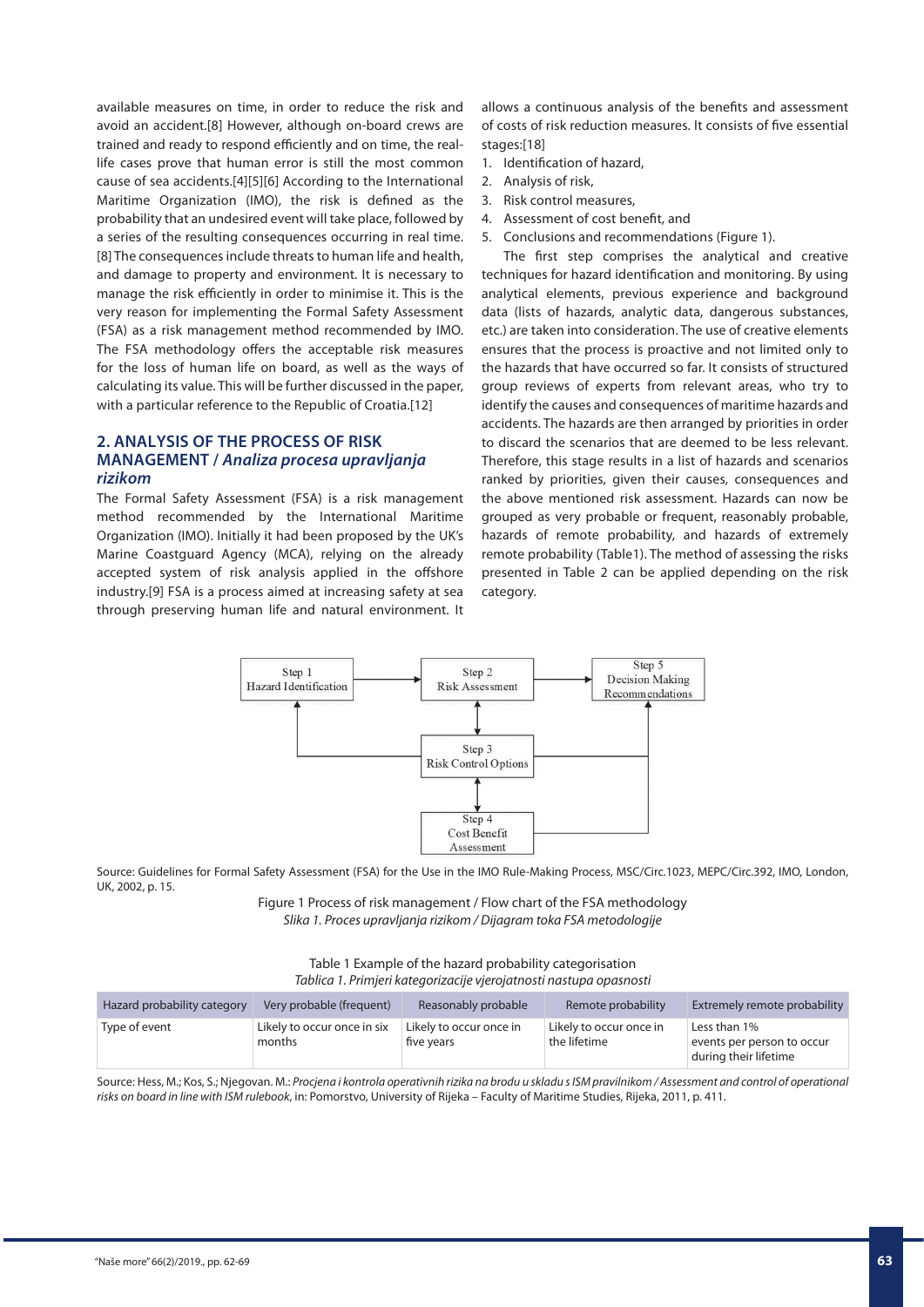| Table 2 Risk assessment according to the hazard probability category |  |
|----------------------------------------------------------------------|--|
| Tablica 2. Procjena rizika ovisno o opasnosti                        |  |

| Hazard probability           | Level of hazard      |                       |                       |  |  |  |
|------------------------------|----------------------|-----------------------|-----------------------|--|--|--|
|                              | Minor damage         | Moderate damage       | Major damage          |  |  |  |
| Very probable                | <b>VERY LOW RISK</b> | <b>VERY LOW RISK</b>  | <b>HIGH RISK</b>      |  |  |  |
| Reasonably probable          | <b>VERY LOW RISK</b> | <b>MEDIUM RISK</b>    | <b>VERY HIGH RISK</b> |  |  |  |
| Remote probability           | <b>LOW RISK</b>      | <b>HIGH RISK</b>      | <b>VERY HIGH RISK</b> |  |  |  |
| Extremely remote probability | <b>LOW RISK</b>      | <b>VERY HIGH RISK</b> | <b>VERY HIGH RISK</b> |  |  |  |

Source: Hess, M.; Kos, S.; Njegovan. M.: *Procjena i kontrola operativnih rizika na brodu u skladu s ISM pravilnikom / Assessment and control of operational risks on board in line with ISM rulebook*, in: Pomorstvo, University of Rijeka – Faculty of Maritime Studies, Rijeka, 2011, p. 411.

The second step – risk analysis – is aimed at a detail examination of all relevant scenarios (including causes and consequences) that are identified in the first stage, by means of construction and quantification methods. This stage results in the identification of the high-risk areas.

The third step in the FSA methodology implies the analysis and proposal of practical and effective *Risk Control Options*  (RCOs) with the purpose of creating the risk control options that are able to deal with the existing and the newly identified risks. This step includes the following stages:[12]

- 1. focusing on risk areas needing control,
- 2. identifying potential RCOs,
- 3. evaluating the effectiveness of the RCOs in reducing risk by re-evaluating the Step 2, and
- 4. grouping RCOs into practical regulatory options.

The goal of the fourth step is to identify and compare benefits and costs associated with the implementation of each RCO identified and defined in the previous step (Step 3). A *Cost Benefit Assessment* (CBA) comprises the analysis of the detected risks and the associated RCOs, the CBA for each individual option, and the ranking of RCOs. There are several calculation indices which express the value of human life and cost-effectiveness in relation to safety of life, such as *Gross Cost of Averting a Fatality* (GCAF) and *Net Cost of Averting a Fatality* (NCAF).

The last step (Step 5) refers to defining all objective recommendations which should be presented to decision majers. The recommendations contain careful and detailed consideration and ranking of all hazards and their underlying causes, comparison and ranking of Risk Control Options in terms of the associated costs and benefits, and the identification of those RCOs which keep risks as low as reasonably practicable.

## **3. ANALYSIS OF THE LOSS OF HUMAN LIFE RISK ACCEPTABILITY ON BOARD /** *Analiza prihvatljivosti rizika gubitka ljudskog života na brodu*

The analysis of measures and tolerability of risks deals with the cost effectiveness of these measures. This can be easily assessed in case of material risks, where a cost effective measure is the one whose value is greater than the value of an individual damage. Obviously, in case of human life or natural environment, the acceptability of investing in risk protection is hard to determine. However, the process can be facilitated by the guidelines developed and published by the UK governemnatal organisation *Health and Safety Executive* (HSE) whose main focus is the health and safety at work. The principle of ALARP (*As Low As Reasonably Practicable*) refers to a level of risk that is neither negligibly low nor intolerable high. ALARP is actually the attribute of a risk, for which further investment of resources for risk reduction is not justifiable. The principle has been approved by IMO and vaties according to the area of maritime shipping (Figure 2).Furthermore, the framework of FSA sets the following values of the human life risk acceptability:[10]

- *Maximum tolerable fatality risk to crew members 10-3 per year,*
- *Maximum tolerable fatality risk to passengers 10-4 per year,*
	- *Maximum tolerable fatality risk to third parties (people ashore) - 10-4per year, and*
	- *Negligible risk 10-6per year*.



Source: Kontovas, C. A., Psaraftis, H. N.: *Formal Safety Assessment: A Critical Review*, Marine technology 46(1):45-59, 2009.

Figure 2 Individual fatality risk (per years) for crewmembers on board various types of ships, with the suggested criteria of the individual risk acceptability

*Slika 2. Individualni rizik od pogibelji (godišnji) za posadu različitih vrsta brodova, prikazan s predloženim kriterijima prihvatljivosti individualnog rizika*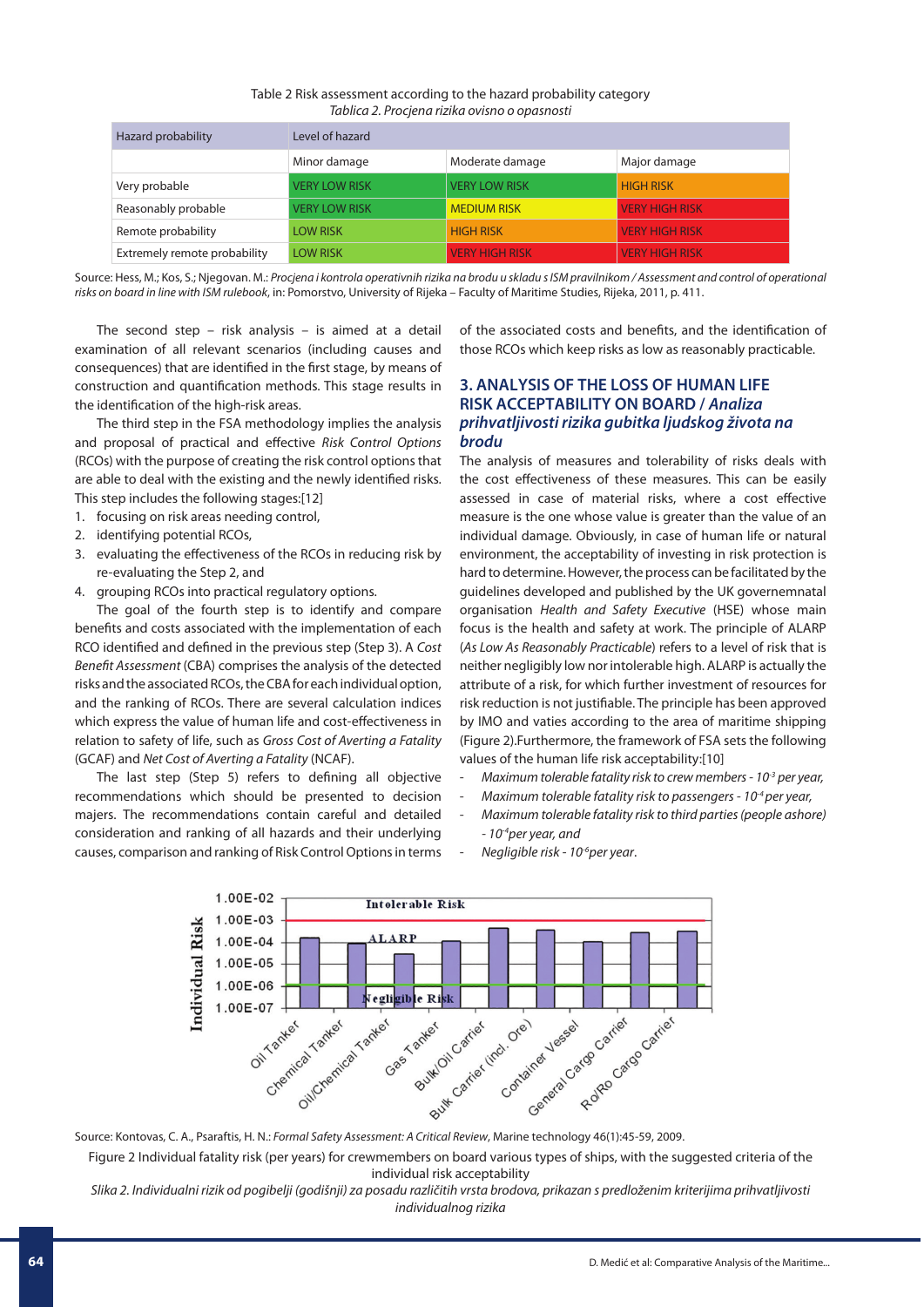The analysis of maritime hazards and risks takes into account the categories of the *Individual Risk* (IR) and *Societal Risk*. The IR refers to the indivudual risk of death or injury at a given working location, while the Societal Risk refers to an average risk of accidents affecting many persons, i.e. the entire group that can be exposed to a hazard. The IR can be expressed as:[14]

$$
IR = F \cdot P \cdot E \tag{1}
$$

Where:

- F frequency of the undesirable event,
- P probability of accident for person Y, and
- E fractional exposure of person Y to the given risk.

The assessment of the cost effectiveness of investing in the reduction of risk and the ranking of accidents are the issues affecting the assessment of the individual risk. The IMO recommends the following relations when creating a risk matrix: 1 fatality equals 10 cases of serious injuries, while 1 case of serious injuries equals 10 cases of minor injuries (Table 3).

The frequency index represents the relation between the lower number of accidents with serious consequences and the higher number of accidents with minor consequences (Table 4).

An analysis of Tables 3 and 4 results in the formula that is a preerquisite for creating a Risk matrix (Table 5):[13]

$$
RI = FI + SI \tag{2}
$$

Where:

- RI Risk index,
- FI Frequency index, and
- SI Severity index.

The risk matrix is a suitable means for ranking the risks, with the purpose of their cost-benefit assessment. However, practical use proves that the suggested matrix is not an ideal tool for risk ranking, because of errors that occur, for instance, due to the linear change in frequency of severity, unless the conditions and circumstances surrounding an accident have not been evaluated.

#### Table 3 Severity index *Tablica 3. Indeks posljedice*

|  |  | Severity index (SI |  |
|--|--|--------------------|--|

| Severity index (SI) |                                             |                        |                           |  |  |  |  |
|---------------------|---------------------------------------------|------------------------|---------------------------|--|--|--|--|
| <b>SEVERITY</b>     | <b>EFFECTS ON HUMAN SAFETY</b>              | <b>EFFECTS ON SHIP</b> | S (equivalent fatalities) |  |  |  |  |
| Minor               | Single or more minor injuries               | Local equipment damage | 0.01                      |  |  |  |  |
| Significant         | Multiple or severe injuries                 | Non-severe ship damage | 0.1                       |  |  |  |  |
| Severe              | Single fatality or multiple severe injuries | Severe damage to ship  |                           |  |  |  |  |
| Catastrophic        | <b>Multiple fatalities</b>                  | <b>Total loss</b>      | 10                        |  |  |  |  |

Source: *Guidelines for Formal Safety Assessment (FSA) for Use in the IMO Rule-Making Process*, MSC/Circ.1023, MEPC/Circ.392, IMO, London, UK, 2002, p. 43.

## Table 4 Frequency index *Tablica 4. Indeks učestalosti*

|    | Frequency index (FI)    |                                                                                                                             |           |  |  |  |  |  |
|----|-------------------------|-----------------------------------------------------------------------------------------------------------------------------|-----------|--|--|--|--|--|
| FI | <b>FREOUENCY</b>        | F (per ship per year)                                                                                                       |           |  |  |  |  |  |
|    | Frequent                | Likely to occur once per month on one ship                                                                                  | 10        |  |  |  |  |  |
|    | Reasonably probable     | Likely to occur once per year in a fleet of 10 ships, i.e. likely to occur a few<br>times during the ship's life            | 0,1       |  |  |  |  |  |
|    | Remote                  | Likely to occur once per year in a fleet of 1,000 ships, i.e. likely to occur in the<br>total life of several similar ships | $10^{-3}$ |  |  |  |  |  |
|    | <b>Extremely remote</b> | Likely to occur once in the lifetime (20 years) of a world fleet of 5,000 ships                                             | $10^{-5}$ |  |  |  |  |  |

Source: *Guidelines for Formal Safety Assessment (FSA) for Use in the IMO Rule-Making Process*, MSC/Circ.1023, MEPC/Circ.392, IMO, London, UK, 2002, p. 43.

#### Table 5 Risk matrix *Tablica 5. Matrica rizika*

| Risk index (RI) |                     |                      |             |        |              |  |  |  |
|-----------------|---------------------|----------------------|-------------|--------|--------------|--|--|--|
|                 |                     | <b>SEVERITY (SI)</b> |             |        |              |  |  |  |
| FI              | <b>FREQUENCY</b>    |                      |             |        |              |  |  |  |
|                 |                     | Minor                | Significant | Severe | Catastrophic |  |  |  |
| $\overline{7}$  | Frequent            | 8                    |             | 10     | . .          |  |  |  |
| 6               |                     |                      | 8           | 9      | 10           |  |  |  |
| 5               | Reasonably probable | 6                    |             | 8      | 9            |  |  |  |
| 4               |                     |                      |             |        | 8            |  |  |  |
| ς               | Remote              |                      |             | 6      |              |  |  |  |
|                 |                     |                      |             |        | h            |  |  |  |
|                 | Extremely remote    |                      |             |        |              |  |  |  |

Source: *Guidelines for Formal Safety Assessment (FSA) for Use in the IMO Rule-Making Process*, MSC/Circ.1023, MEPC/Circ.392, IMO, London, UK, 2002, p. 44.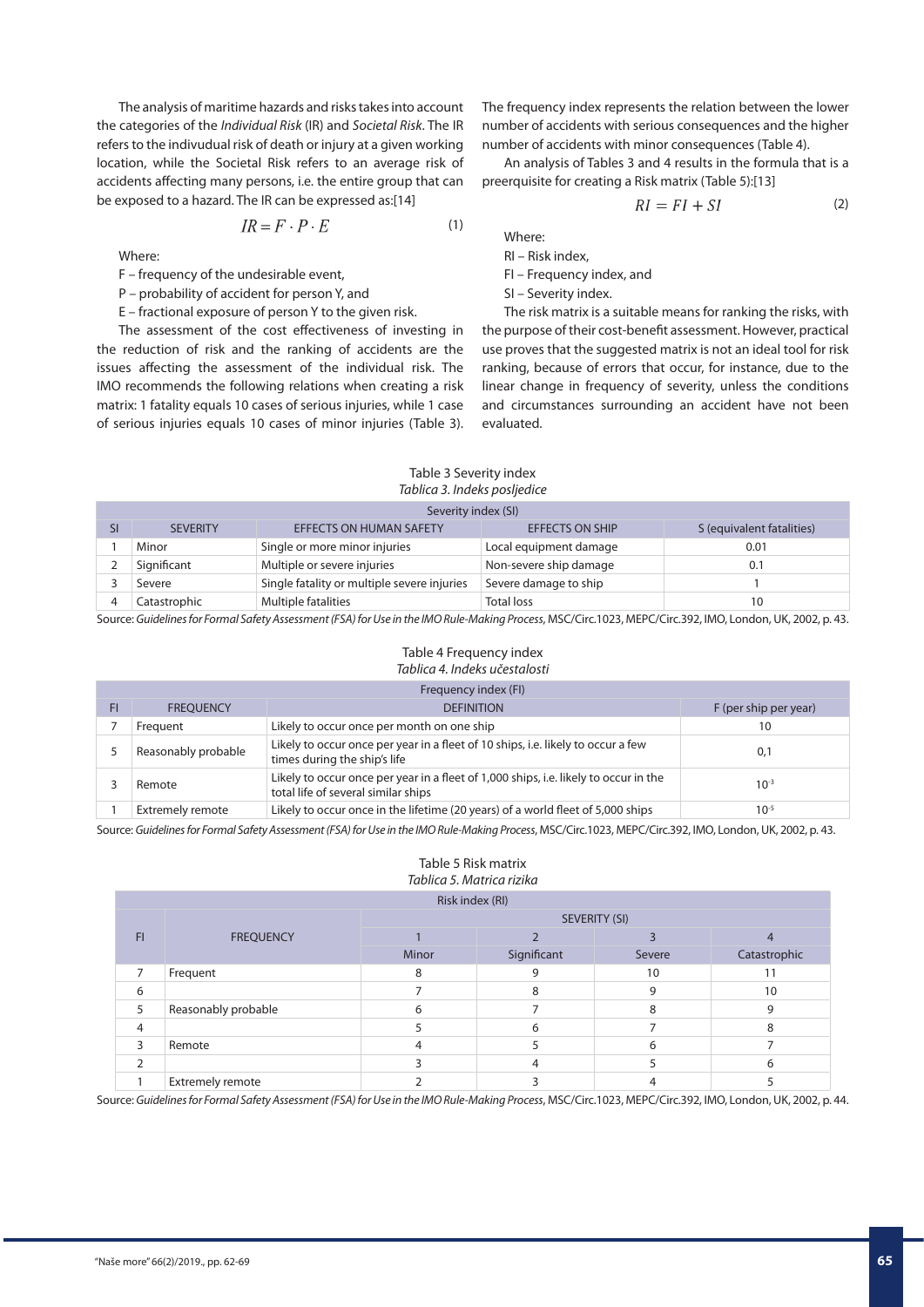Societal risk is typically expressed as a FN-diagram or through the so-called *Potential Loss of Life* (PLL). The PLL is defined as the expected value of the number of fatalities per year. PLL is a type of risk integral, being a summation of risk as expressed by the product of consequence and frequency:[9]

$$
PLL = \sum_{N=1}^{N_u} N \cdot f_N = F_1(1 + \sum_{N=1}^{N_u - 1} \frac{1}{N+1}) = F_1 \cdot \sum_{N=1}^{N_u} \frac{1}{N}
$$
 (3)

Where:

*N* – upper limit of fatalities in a single accident,

*f <sup>N</sup>*– frequency of accidents involving N fatalities, and

 $F_{1}$  – frequency of fatalities involving one or more victims.

## **4. COMPARATIVE ANALYSIS OF THE VALUE AND LOSS OF HUMAN LIFE ON BOARD /** *Komparativna analiza vrijednosti i gubitka ljudskog života na brodu*

#### **4.1. GCAF AND NCAF METHODOLOGIES /** *GCAF i NCAF metodologija*

The cost of preventing the loss of human life on board can be expressed as the gross and net values, i.e. as GCAF (*Gross Cost of Averting a Fatality*) and NCAF (*Net Cost of Averting a Fatality*). It is deemed that, in practise, the advantage should be given to GCAF as it depends heavily on the costs of fatality prevention. [7] NCAF also takes into account economic benefits from the *Risk Control Options* (RCOs) under consideration. This may be misused in some cases for pushing certain RCOs, by considering more economic benefits on preferred RCOs than on other RCOs. Here are the equations for GCAF and NCAF criteria:[10]

$$
GCAF = \frac{\Delta C}{\Delta R} \tag{4}
$$

$$
NCAF = \frac{\Delta C - \Delta B}{\Delta R}
$$
 (5)

Where:

 $\Delta C$  = Expected cost of the RCO (per vessel),

 $\Delta B$  = Economic benefit (per vessel) as the result of the applied RCO (may also include pollution prevention) and

 $\Delta$ R = Risk reduction (per vessel), i.e. reduction of fatalities in accordance with the implemented measures.

There is the co-called 3-million-US-dollars criterion that is applied in all recent FSA analyses and cost-benefit assessments using RCOs.[10]According to this criterion, the preferred RCO must have GCAF and NCAF values less than 3 million US dollars. In this case, the NCAF formula is expressed as:[10]

$$
NCAF = \frac{\Delta C - \Delta B}{\Delta R} \langle \$3m \Rightarrow \Delta C - \Delta B \langle \$3m \cdot \Delta R \rangle
$$
 (6)

Whereby the parameters ∆C, ∆B and ∆R must meet the following relation:

$$
\Delta C \langle \$\mathfrak{3}m \cdot \Delta R + \Delta B \tag{7}
$$

Furthermore, under equal conditions, the GCAF formula is:

$$
\Delta C \langle \$\mathfrak{3}m \cdot \Delta R \tag{8}
$$

#### **4.2. ICAF /** *ICAF*

In recent years, the FSA analyses have been using the *Implied Cost of Averting a Fatality* (ICAF) which results from the *Life Quality Index* (LQI). The LQI is used for expressing the social, health, environment and economic dimensions of the quality of life at working conditions, and the formula expressing these values is:[3]

$$
LQI = g^w \cdot e^{(1-w)} \tag{9}
$$

Where:

g – gross domestic product per resident,

e – average life expectancy, and

w – economically active part of lifetime.

In case the proposed RCO is accepted, the value of the ICAF is established. The latter can be defined as an optimum amount of funds to be invested in order to prevent a fatal accident. [1]These funds are larger in developed countries so that, for instance, they amount to around 5 million US dollars in the USA.

$$
\text{ICAF0} = \frac{\gamma \cdot \varepsilon}{4} \cdot \frac{1 - w}{w} \tag{10}
$$

Where:

γ - gross domestic product per resident per year,

ε - average life expectancy, and

w - economically active part of lifetime (in developed countries: w≈1/8).

## **5. CALCULATION OF THE GCAF, NCAF AND ICAF VALUES FOR THE REPUBLIC OF CROATIA /**  *Izračun vrijednosti GCAF, NCAF i ICAF za Republiku Hrvatsku*

#### **5.1. COMPARATIVE ANALYSIS OF THE MARITIME TRAFFIC AND MARITIME ACCIDENTS IN THE REPUBLIC OF CROATIA /** *Komparativna analiza pomorskog prometa i pomorskih nezgoda u Republici Hrvatskoj*

Table 7 provides the data on maritime traffic (ship arrivals) over the period 2006 – 2017. It can be notices that the traffic of vessels increased from 223967 to 258670, i.e. an increase of 34703 arrivals. Table 8 presents the causes and number of performed search and rescue operations over the same period of time. It can be noticed that there was a drop in performed SAR operations following the year 2011, but there was an increase in performed SAR operations after 2014, in accordance with an increased number of ships in the same period. Figure 3 combines the data from Tables 7 and 8 to show that the growth of SAR operations did not follow the growth of traffic proportionally (see Figure 3). In other words, after the year of 2011 the frequency of SAR actions decreased although the number of ship arrivals increased by 23000, while increased traffic after 2014 influenced the increase in performed SAR actions.

#### Table 6 IMO cost effectiveness criteria for RCOs

*Tablica 6. IMO kriterij isplativosti mjera za sprečavanje nezgoda*

|                                                                  | <b>NCAF</b> (million USD) | <b>GCAF</b> (million USD) |
|------------------------------------------------------------------|---------------------------|---------------------------|
| Criterion covering the risk of fatality, injuries and ill health | 3.0                       |                           |
| Criterion covering only the risk of fatality                     |                           |                           |
| Criterion covering only the risk of injuries and ill health      |                           |                           |

Source: *Formal Safety Assessment, Risk evaluation*, Submitted by the International Association of Classification Societies (IACS), MSC 78/19/2, IMO, London, UK, 2004, p. 10.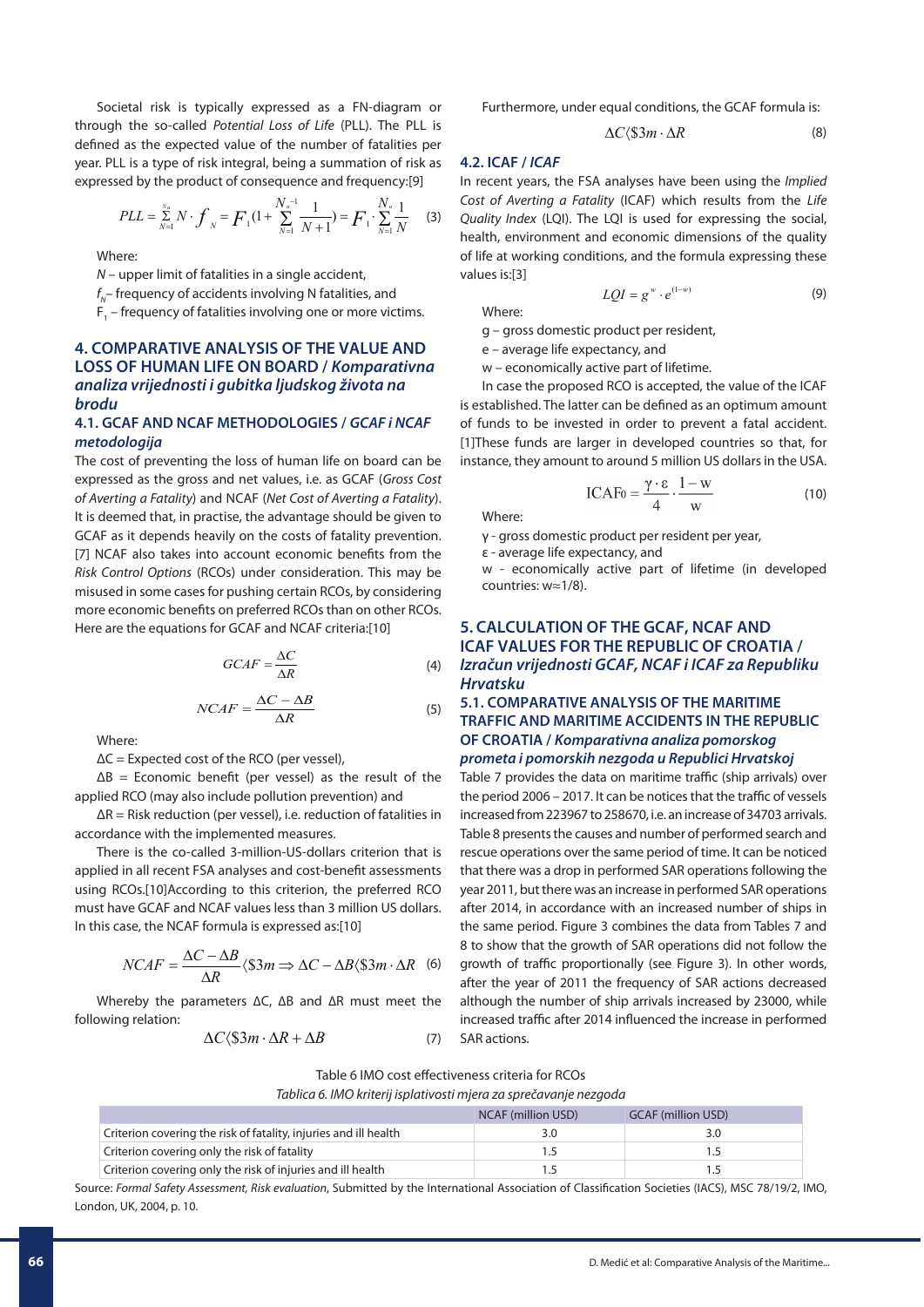## Table 7 Flow of vessels in Croatia's seaports (arrivals) *Tablica 7. Promet brodova u morskim lukama RH, prispjeli brodovi*

|      |                | <b>Total</b> | National flag  |          | Foreign flag   |          | Vessels in nautical ports |                |
|------|----------------|--------------|----------------|----------|----------------|----------|---------------------------|----------------|
| Year | <b>Vessels</b> | GT, '000     | <b>Vessels</b> | GT, '000 | <b>Vessels</b> | GT, '000 | Permanently moored        | <b>Transit</b> |
| 2006 | 223967         | 247560       | 217636         | 192887   | 6331           | 54672    | 13794                     | 211782         |
| 2007 | 235489         | 267140       | 229005         | 204118   | 6484           | 63021    | 14099                     | 220875         |
| 2008 | 248539         | 285045       | 241184         | 214343   | 7355           | 70702    | 14665                     | 217024         |
| 2009 | 247547         | 278948       | 240990         | 210546   | 6557           | 68401    | 14801                     | 203327         |
| 2010 | 235841         | 291421       | 229327         | 214753   | 6514           | 76668    | 14431                     | 206028         |
| 2011 | 250918         | 296023       | 245266         | 217128   | 5652           | 78895    | 14286                     | 188457         |
| 2012 | 247571         | 287782       | 242767         | 210368   | 4804           | 77413    | 14396                     | 181457         |
| 2013 | 246939         | 299885       | 242122         | 215476   | 4817           | 84408    | 13735                     | 182921         |
| 2014 | 258670         | 294261       | 253990         | 221354   | 4680           | 72906    | 13793                     | 181322         |
| 2015 | 258670         | 294261       | 253990         | 221354   | 4680           | 72906    | 13399                     | 182526         |
| 2016 | 258670         | 294261       | 253990         | 221354   | 4680           | 72906    | 13422                     | 198151         |
| 2017 | 258670         | 294261       | 253990         | 221354   | 4680           | 72906    | 13433                     | 201896         |

Source: Croatian Bureau of Statistics, http://www.dzs.hr/

#### Table 8 Number of performed SAR operations *Tablica 8. Broj poduzetih akcija traganja i spašavanja*

| Action performed due to |                   |                    |                 |           |      |                     |                      |                              |              |              |
|-------------------------|-------------------|--------------------|-----------------|-----------|------|---------------------|----------------------|------------------------------|--------------|--------------|
|                         | <b>FOUNDERING</b> | COLLISION / IMPACT | <b>FLOODING</b> | GROUNDING | FIRE | DISABLED AND ADRIFT | <b>MAN OVERBOARD</b> | AIRCRAFT                     | <b>OTHER</b> | <b>TOTAL</b> |
| 2006                    | 3                 | $\overline{7}$     | 17              | 34        | 3    | 88                  | 13                   | $\overline{\phantom{m}}$     | 109          | 274          |
| 2007                    | 7                 | 10                 | 8               | 72        | 8    | 92                  | 9                    | $\overline{a}$               | 146          | 352          |
| 2008                    | 6                 | 2                  | 1               | 32        | 8    | 81                  | 9                    | 1                            | 139          | 278          |
| 2009                    | 8                 | 3                  | 10              | 59        | 8    | 104                 | 9                    | $\qquad \qquad \blacksquare$ | 116          | 317          |
| 2010                    | 20                | 9                  | 8               | 43        | 8    | 105                 | 14                   | $\qquad \qquad \blacksquare$ | 166          | 373          |
| 2011                    | 15                | 19                 | 13              | 59        | 9    | 85                  | 15                   | $\overline{\phantom{0}}$     | 132          | 347          |
| 2012                    | 18                | 23                 | 7               | 60        | 8    | 59                  | 6                    | $\qquad \qquad \blacksquare$ | 82           | 263          |
| 2013                    | 17                | 11                 | 11              | 42        | 12   | 60                  | 5                    | $\overline{\phantom{0}}$     | 128          | 286          |
| 2014                    | 11                | 23                 | $\overline{7}$  | 60        | 8    | 59                  | 6                    | $\overline{a}$               | 168          | 342          |
| 2015                    | 11                | 15                 | 8               | 43        | 9    | 48                  | 10                   | $\overline{a}$               | 180          | 324          |
| 2016                    | 7                 | 17                 | 8               | 59        | 8    | 86                  | 13                   | $\overline{a}$               | 249          | 447          |
| 2017                    | 12                | 29                 | 13              | 51        | 18   | 59                  | 17                   | $\overline{\phantom{m}}$     | 255          | 454          |

Source: Ministry of the Sea, Transport and Infrastructure,http://www.mppi.hr/UserDocsImages/SAR%20STAT%201999-2008.pdf, http://www.mppi. hr/UserDocsImages/corr.MRCC%20statistika%201-1.-31-12\_1420-1\_15.pdf, http://www.mppi.hr/UserDocsImages/SAR%20stat%202015%201.I.-31.XII.%2020-1\_16.pdf, http://www.mppi.hr/UserDocsImages/MPPI%20SAR%201.I-31.XII-16%20STATISTIKA%2020-1\_17.pdf, http://www.mppi.hr/ UserDocsImages/MMPI%20SAR%201.I-31.XII-17%20STATISTIKA%208-1\_18.pdf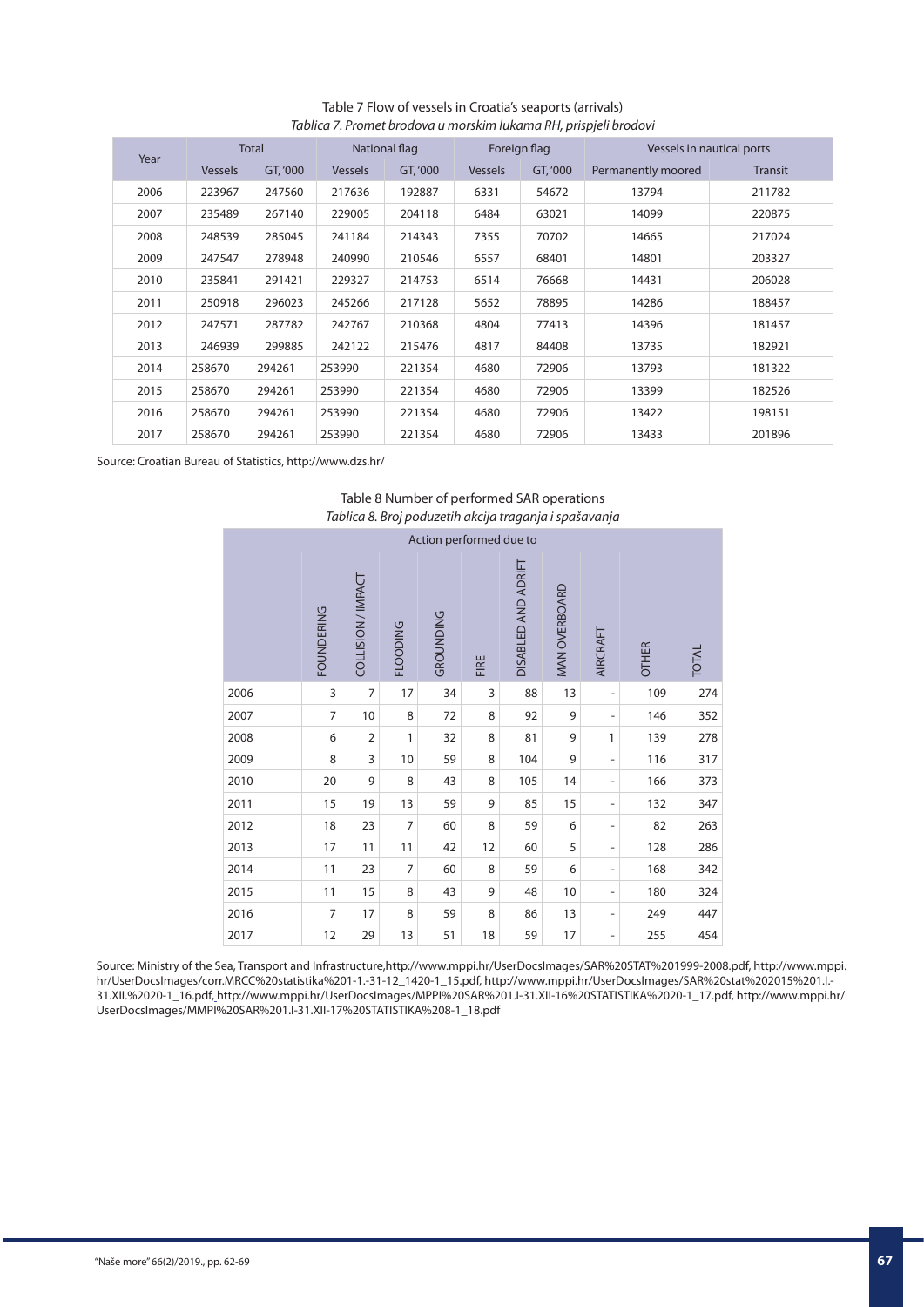

Source: Ministry of the Sea, Transport and Infrastructure, http://www.mppi.hr



The dependence of the observed operations has been examined by using the  $x^2$  test. The produced results clearly indicate the dependence  $(x^2(88)=143,17; p<0,001)$  of the observed categories. This can be explained by various implementation dynamics of the *Risk Control Options* (RCOs) that are performed in the Republic of Croatia on a yearly basis. When referring to RCOs aimed at reduction of the risk of human life loss in Croatia, it is important to note the introduction of the *Croatian Vessel Traffic Monitoring and Information System* (CVTMIS). The system comprises the *Automatic Identification System* (AIS), maritime radar system, maritime radio-communication system, and other systems that allow the interaction with vessels and the control of navigation. The launch of the system started gradually in 2006 and by 2011 it was fully implemented, including the radar system as its integral part. There are three regional centers – Dubrovnik, Split and Rijeka. By comparing the data presented in Tables 8 and 9, it can be concluded that, after the implementation of CVTMIS, the number of maritime accidents has decreased in spite of the growing maritime traffic.

## **5.2. ANALYSIS OF THE NCAF AND GCAF VALUES FOR THE REPUBLIC OF CROATIA /** *Analiza izračuna vrijednosti NCAF i GCAF za Republiku Hrvatsku*

When calculating the values of the NCAF and GCAF parameters for the Republic of Croatia, the following scenarios are taken into consideration:

- Value of human life 0.5 mil USD<sup>1</sup>, and
- Three fatalities per year<sup>2</sup>.

The analysis of the presented scenario indicates that the annual cost of fatalities amounts to 1.5mil USD. The completed CVTMIS system was implemented by the end of 2011. The total investment amounted to about 7 million US dollars. It is expected that the fatalities will be reduced from 3 per year to 3 in ten years. Taking this into consideration, the annual fatality cost is expected to drop from 1.5mil USD to 150,000USD per year, thus saving 1.35mil USD per year. Given the fact that the initial investment amounted to around 7mil USD, with the annual maintenance cost of around 100,000USD, the expected return on investment is approximately 5.5 years.

By applying the already presented equations for the assessment of NCAF and GCAF, the following ΔR values are produced:

$$
\Delta R = 3
$$
 *fatalities* / *year*  $\cdot$  250.000*vessels* = 0,000012

Upon the implementation of CVTMIS, fatalities have been reduced to three in ten years::

$$
\Delta R = 0,3
$$
 *fatalities* / *year*  $\cdot$  250.000*vessels* = 0,0000012

The obtained difference of the variable ΔR between the initial and final value after the introduction of the abobe described measures amounts to 0.0000108.

The variable ΔB presents the difference between the initial cost, i.e. three fatalities per year (1.5mil USD) and three fatalities in ten years or, in other words, the amount of 1.35mil USD multiplied by the annual average of 250,000 vessels, and is expressed as:

$$
\Delta B = 1,35 \, milUSD \div 250.000 \, vessels = 5,4
$$

The investment cost of reducing the risk per vessel is presented by the variable ΔC. As the investment is 7mil USDand the amount being dividd by the average number of vessels, the resulting equation is:

 $\Delta C = 7$  milUSD ÷ 250.000 vessels = 28USD / vessel

If the obtained values are placed in interaction, then:

$$
NCAF = \frac{\Delta C - \Delta B}{\Delta R} = \frac{28 - 5,4}{0,0000108} = \frac{22,6}{0,0000108} = 2,092 mil \_text{USD}
$$

$$
GCAF = \frac{\Delta C}{\Delta R} = \frac{28}{0,0000108} = 2,592 mil \_text{USD}
$$

#### **5.3. VALUE OF THE ICAF PARAMETER FOR THE REPUBLIC OF CROATIA /** *Vrijednost parametra ICAF za Republiku Hrvatsku*

The calculation of the *Implied Cost of Averting a Fatality*(ICAF) for the Republic of Croatia requires the following data:

- γ 14.000USD/resident[15],
- ε life expectancy 77.8 years[19], and
- $w$  working life 31 years [20][21].

<sup>&</sup>lt;sup>1</sup> The assumed value based on the comparison with the developed countries, the estimated value of life and the life insurance claim pay-outs, and on the comparison of the assessed value of US and Croatian military staff in Afghanistan amounting to 600,000:50,000 USD, whereas the statistical value of human life, according to the US government, amounts to 5,000,000 USD.

<sup>2</sup> According to the statistics of SAR operations for the year2014 in the area under the jurisdiction of the National Headquarters for Search and Rescue at Sea, which are related to ships from table 7.